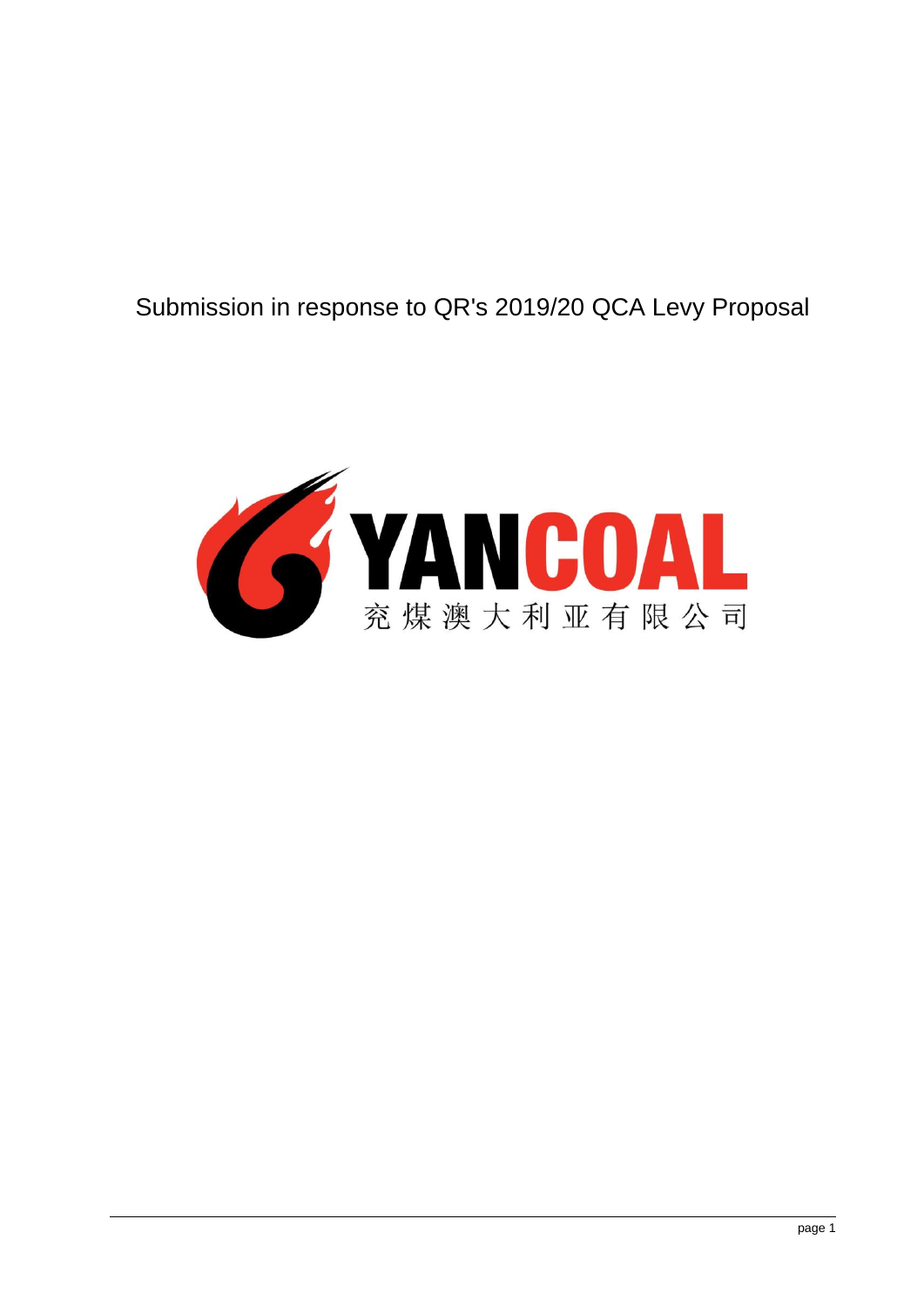This submission is made on behalf of Yancoal Australia Limited (*Yancoal*), in its capacity as operator of the Cameby Downs mine, located on Queensland Rail's (*QR*), West Moreton rail network, in relation to QR's proposal of 11 November 2019 regarding the application for the 2019- 20 QCA levy.

# **1 Allocation methodology is not appropriate to current circumstances**

Yancoal considers that QR's proposal to allocate the same proportion (64.4%) of the QCA fees to the West Moreton users, is not appropriate in the context of the current materially declining volumes on the West Moreton network.

Yancoal accepts that it remains the case that a material proportion of the QCA's analysis relates to setting the appropriate West Moreton coal reference tariff, and that would be anticipated to result in a greater share being allocated to the West Moreton coal access charges.

However, there is a big difference between the greater share and an allocation of nearly twothirds of the costs.

## **1.1 Circumstances are different from when the proportion was set**

The proportions that QR is seeking to apply were originally adopted in 2014/15 when circumstances were materially different.

In particular:

- (a) the QCA was spending a significant amount of time assessing QR's first undertaking;
- (b) the West Moreton coal volume was a greater proportion of QR's total traffic over its various systems (noting that the West Moreton proposal will continue to shrink as QR's has noted in its review event submissions).

Given that the basis for the calculation of tariffs has now occurred under a number of QR undertakings, it would be expected that this amount of time would be reducing.

When this weighting was increased from 45.7% to 67.4% in the 2018/19 year, the QCA's final decision noted:

*The QCA understands that a greater regulatory burden and associated costs derives from its consideration of matters specific to coal users. As such, these users should bear the greatest responsibility in cost recovery.*

*The QCA considers it is appropriate to approve Queensland Rail's proposed allocation among freight and mineral users. Queensland Rail allocated North Coast line users the lowest proportion of costs among non-passenger transport, due its submission that on the North Coast Line there is 'direct competition with road transport' that limits the ability to 'pass through and recover the costs of the QCA levy from end customers.' For some products, road transport may not be a substitute for rail transport—the extent to which road transport for freight provides an alternative to rail may*  vary according to the nature of product and transport distance. However, the QCA recognises the *prospect of some competition between rail and road freight transport on the North Coast line.*

*In relation to the allocation for the Mount Isa Line, the QCA considers that Mount Isa line freight and mineral users have historically generated the greatest share of access charges among all users, which suggests these users would benefit more from the QCA's activities compared to other freight users*

As the reference to the Mount Isa line volumes and access charges suggests, the appropriate allocation will vary to at least some degree with volume.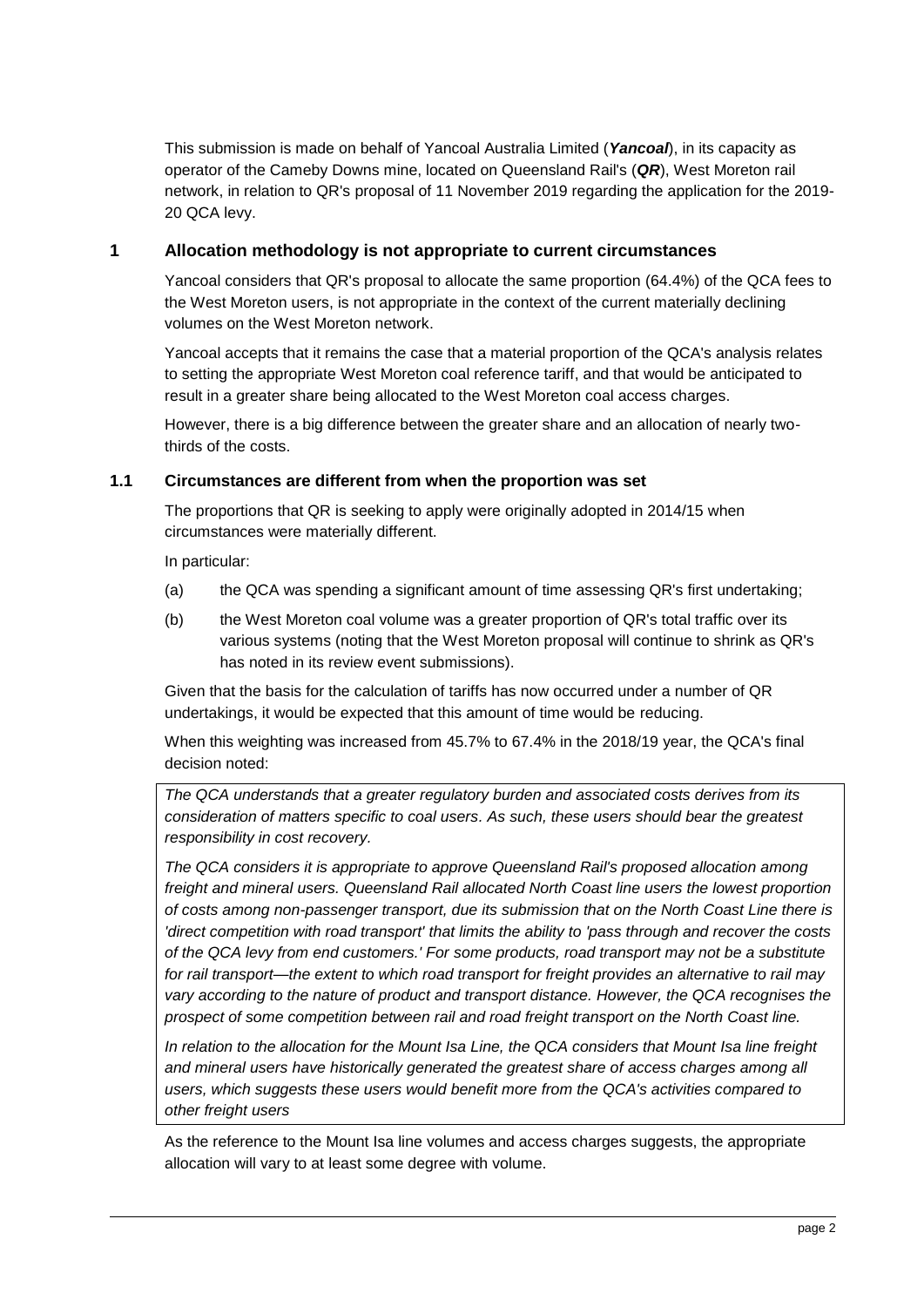Accordingly, if West Moreton coal volumes are dropping it is inappropriate to hold the allocations equally.

# **2 Practical consequences of constant allocation at lower volumes**

QR's most recent below rail financial statements (for the year ended 30 June 2018) indicated than West Moreton coal access charges only formed approximately 4.8% of QR's total below rail revenue (or 11.7% if the other coal revenue – presumably from the Metropolitan system – is included).

Since the period covered by those statements, the volumes for the West Moreton coal usage have fallen further, while the volumes for usage of the remainder of QR's major system have remained fairly constant. That is shown below in the comparison of the volume forecasts referenced in QR's last two QCA levy submissions:



The practical consequence of holding the percentage allocations for the QCA fees constant while the relativities of volumes is changing materially is shown below.

As the graph shows clearly, it results in extent of the increase in the QCA levy being significantly greater for West Moreton coal users than for other access holders. That impact will become even more pronounced in 2020/21 when volume declines further.